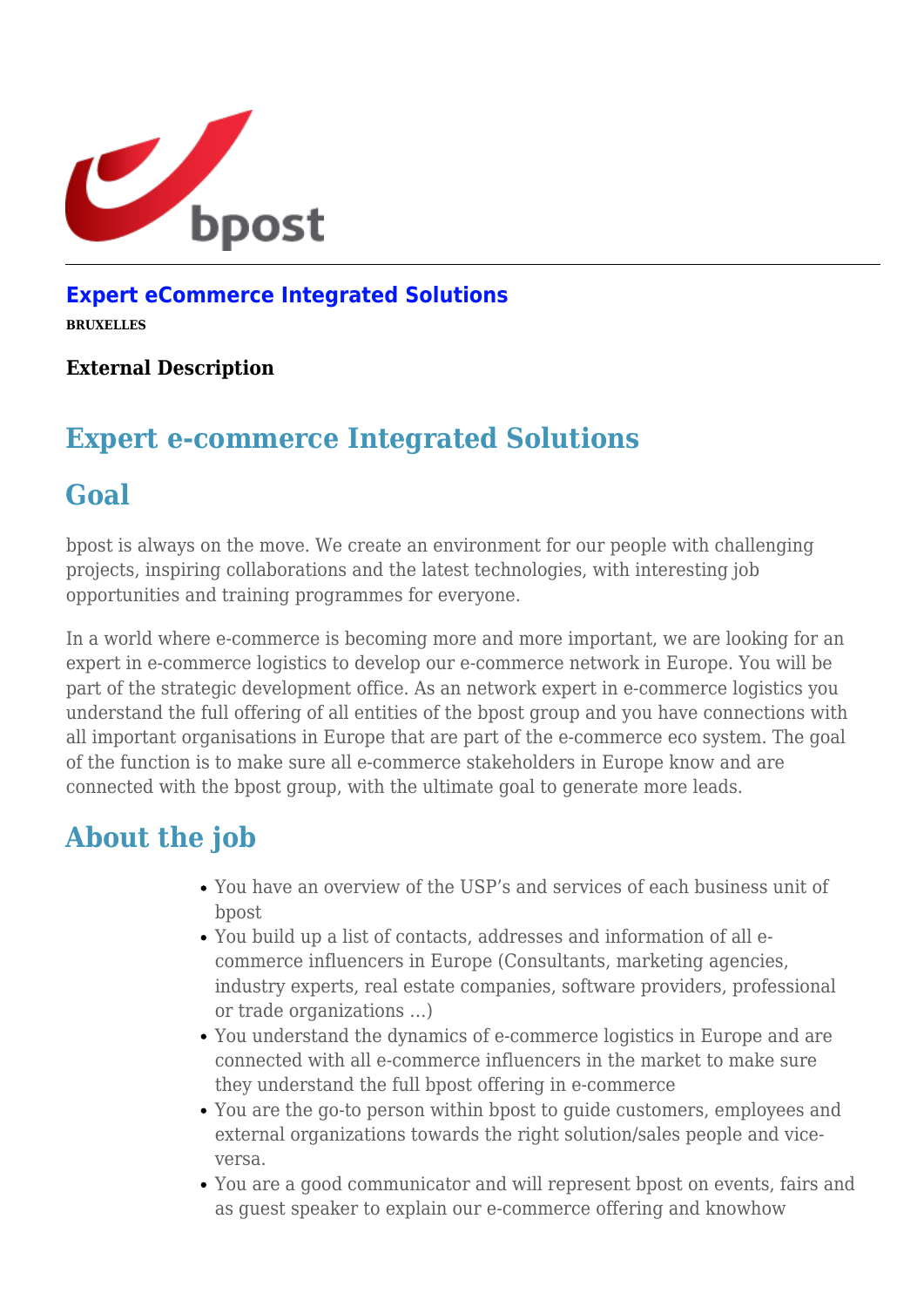- You support our Market Intelligence to gather market information on competitors, influencers and potential customers.
- You are able to train all sales, account managers and other employees in bpost to explain our full e-commerce offering
- You support development of white pages, articles, web content to increase our credibility in e-commerce logistics

## **Your profile**

- You have a higher degree and several years of experience in consultancy and/ or business development in e-commerce logistics.
- You understand e-commerce logistics, both in contract logistics and in last mile transport/delivery.
- You have a very strong e-commerce network in Europe
- You have a good knowledge of Dutch, French and English. (German is a plus)
- You are an excellent communicator, both in meetings and public speaking
- You are a hunter, networker and eager to connect to people

# **Why bpost?**

Like many other companies, we offer a nice package of benefits in addition to a monthly salary, including meal vouchers, hospitalisation insurance, group insurance, disability insurance, a bonus, 20 days' leave and 7 extra statutory leave days, an end-of-year bonus, double holiday pay, a lump-sum reimbursement of expenses and many benefits for more than 100 bpost partners.

Next to Belgium's leading postal operator, bpost is of course also an **important parcel and e-commerce logistics** provider in Europe, North-America and Asia. We deliver mail and parcels to millions of doorsteps and provide logistic services to businesses and consumers.

Is the vacancy above something for you? Then you're definitely someone who cares, who dares and who likes to work together. Because at bpost Parcels & Logistics…

…we care. bpost has always acted as a kind of link between people, societies and companies. Due to digitization, there is less contact between people, but our connecting and ubiquitous role has never been stronger. In addition to the important social services bpost provides, we are also one of the largest employers of short-schooled employees, offering them the opportunity to graduate from secondary school. **You'll have an impact on society and everyone in it**.

…we dare. In an economy that forces us to evolve at lighting speed, we think and act fast. We work on short-term projects, since we don't know what tomorrow will bring. We're decision-makers. We're flexible. We think internationally (while our heart is in Belgium).